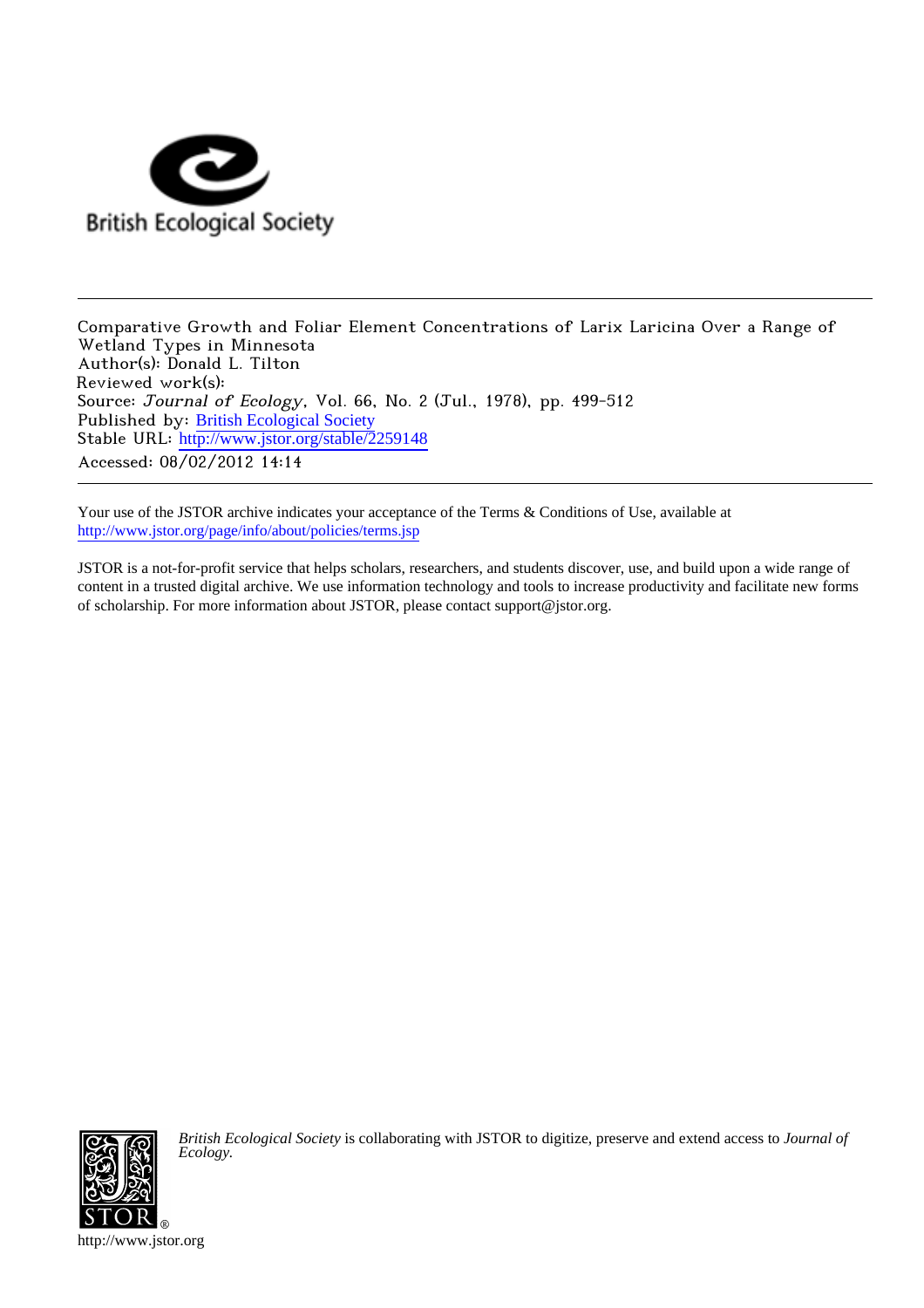# COMPARATIVE GROWTH AND FOLIAR ELEMENT CONCENTRATIONS OF LARIX LARICINA OVER A RANGE OF WETLAND TYPES IN MINNESOTA

### DONALD L. TILTON\*

Department of Botany, University of Minnesota, St Paul, Minnesota, U.S.A. 55108

### SUMMARY

(1) Growth and foliar concentrations of N, P, K, Ca, Mg, Al, Fe, Mn, Zn and B in Larix laricina were measured at twenty-two sites in Minnesota, ranging from ombrotrophic, Sphagnum-dominated bogs to sandy mineral soils.

(2) Needle and lateral shoot length, stemwood radial increment and site index (the height attainable by dominant 50-year-old trees) were lower in acid, nutrient-poor bogs than in circumneutral, relatively nutrient-rich fens. Variation in these growth measures was positively correlated with foliar concentrations of N and, to a lesser extent, P.

(3) Nitrogen and P concentrations in the foliage were positively correlated with specific conductivity of the soil water at a site, and inversely correlated with site wetness. Foliar concentrations of Ca were also positively correlated with specific conductivity, while Mg concentrations in the foliage were positively correlated with soil water pH and specific conductivity. Manganese concentrations were inversely related to soil water pH.

#### INTRODUCTION

Larix laricina (Du Roi) K. Koch has one of the widest geographic ranges of all North American gymnosperms, extending from Newfoundland and Labrador west along the northern limit of tree growth to the Yukon Territory and Alaska (Fowells 1965). Its southwestern limit occurs in Minnesota, U.S.A., where it predominates on moist organic soils, although it tolerates a wide range of moisture conditions.

Within the state of Minnesota L. laricina is found over a range of wetland habitats, from ombrotrophic, Sphagnum-dominated bogs to more minerotrophic sedge fens and forested swamps. A previous study of the seasonal patterns of growth and foliar element concentrations of Larix laricina growing in different habitats (Tilton 1977) showed that trees growing in a fen had longer short shoot needles and greater lateral shoot elongation than trees growing in a bog. Furthermore, foliar concentrations of N, P, Ca and Mg were greater in foliage from the fen than from the bog.

The present study examines the growth and foliar element concentrations of  $L$ . *laricina* in an extended range of wetland habitats in Minnesota, and seeks to ascertain whether foliar element concentrations are related to particular edaphic factors and whether growth is related to concentrations of elements in the foliage.

\* Present address: Wetlands Ecosystem Research Group, Department of Chemical Engineering, University of Michigan, Ann Arbor, Michigan, U.S.A. 48109.

0022-0477/78/0700-0499\$02.00 ©1978 Blackwell Scientific Publications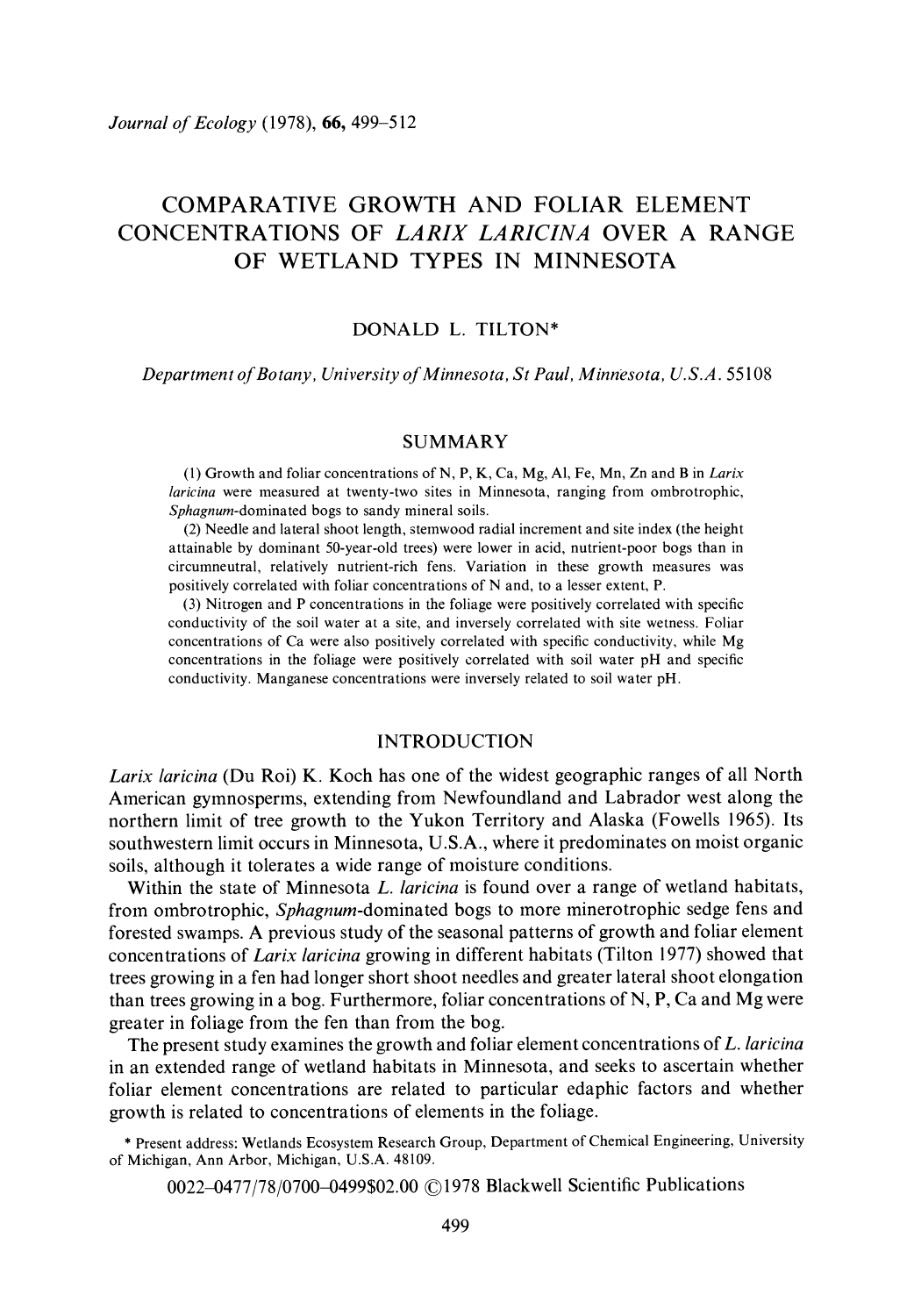### METHODS

### The study sites

Twenty-two undisturbed sites were selected which encompassed the range of site conditions in which Larix laricina grows in Minnesota (Fig. 1). Sites were rejected if there was evidence of disturbances such as altered drainage patterns by road building or drainage ditches, recent insect infestations, recent fire or recent lumbering.



FIG. 1. The location of the study sites within the state of Minnesota.  $\circ$ , northern peatlands;  $\bullet$ , forested bogs;  $\triangle$ , fens;  $\blacksquare$ , sites on mineral soil.

The sites sampled were classified by water chemistry and vegetation characteristics following the method of Heinselinan (1970). Northern peatlands, northern forested bogs and southern forested bogs tended to have acid waters ( $pH$  3.8–6.0) and low conductivity (50-150  $\mu$ S cm<sup>-1</sup>). These sites were similar floristically in that *Picea mariana* (Mill.) BSP and ericaceous shrubs such as Ledum groenlandicum Oeder. and Chamaedaphne  $calv$ calyculata (L.) Moench. were frequent associates of Larix laricina; Sphagnum spp. formed the dominant ground-cover. Southern forested bogs (at c. latitude 45 °N) were distinguished from northern forested bogs (at c. latitude 48 °N) because of probable differences in climatic conditions. Sites with neutral soil water pH, relatively high specific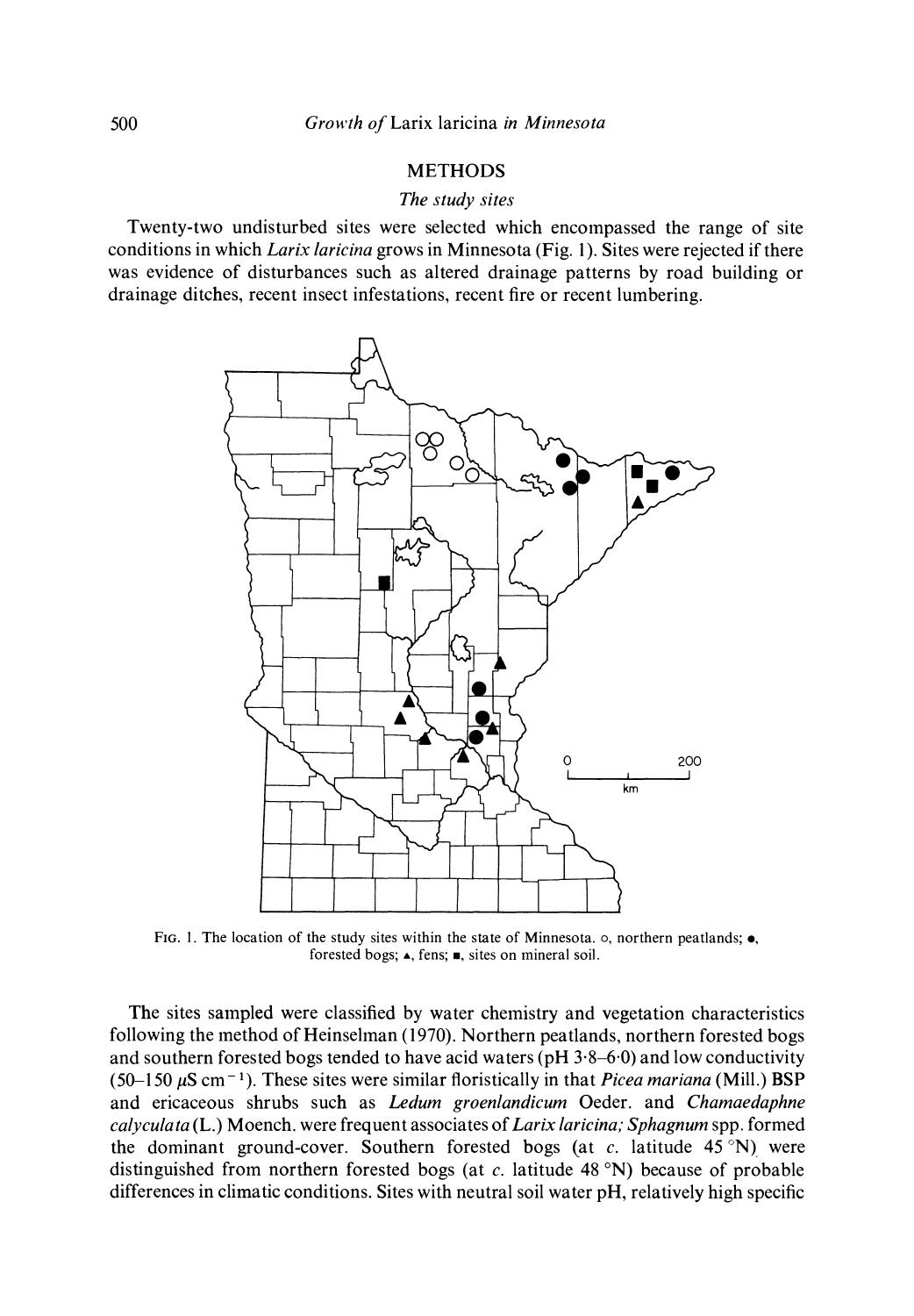conductivity and an absence of Sphagnum spp. as the dominant ground-cover were considered fens. The majority of these sites in Minnesota generally had alder (Alnus sp.) or willow (Salix spp.) as shrub associates and sedges (Carex spp.) were quite common. When a conflict occurred between floristic data and water chemistry information, the classification of a given site tended to rely on floristic data.

#### Sampling

In late August and early September 1974, five dominant trees, similar in diameter at breast height  $(1.37 \text{ m})$ , crown development and total height (but not necessarily of the same age), were sampled at each site. Foliage and branch samples were obtained by pole pruners from the outer portion of the upper third of the southwest side of each tree, the terminal 20-30 cm of the branch being collected; the samples were kept cool in a portable ice-chest until required. Stemwood increment cores were taken at a height of 1 37 m.

Soil conditions were characterized by field measures of pH, specific conductivity and site wetness. Specific conductivity and pH of mineral soils were determined in a 1: 1 mixture of soil and distilled water; water samples from peat sites were obtained by hand-squeezing moist peat samples. Soil pH was determined with a portable batteryoperated pH meter (Beckman N) with a reference and glass electrode, and specific conductivity with a battery-operated unit, the readings being corrected to 20  $\degree$ C (Sjörs 1950). A rating of 1-5 was used to characterize site wetness. The categories recognized were: (1), dry upland soils; (2), moist organic soils with no standing water; (3), less than  $30\%$  standing water per 100 m<sup>2</sup> of surface; (4), between 30 and 60% standing water per 100  $m<sup>2</sup>$  of surface; and (5), more than 60% standing water per 100 m<sup>2</sup> of surface. These ratings will be influenced by season, climatic conditions and hydrologic characteristics; sites were accordingly classified at similar times of the year (late August and early September).

Maximum fascicular needle length, that is maximum elongation of short shoot needles, was measured on ten short shoots on different-aged portions of branches from each tree. Lateral shoot elongation was then measured, and the current year's lateral shoots separated from the branch; this minimized the mixing of fascicular and axial needles, the latter being attached to these lateral shoots. A maximum of ten lateral shoots per tree was measured, although not all branches had lateral shoot elongation. Radial wood increment was measured on dry increment cores. Site index, that is the height attainable by dominant trees at an age of 50 years, was determined using site-index curves and the mean age and height of five dominant trees (Gevorkiantz 1957). At three sites (two mineral soil sites and a northern forested bog site), site index could not be determined due to incomplete tree age data as a result of internal bole decay which affected all the mature trees; collection of complete increment cores was thus not possible.

The branch, with attached fascicular needles only, was dried for  $16-18$  h at 80 °C. Needle dry weight was determined by weighing three samples of 100 needles per tree. These sub-samples were subsequently discarded. The residue from dry-ashing 500 mg of dry needles in a Vycor crucible at 500  $\mathrm{C}$  for 4 h was weighed, and then analysed in the Department of Soil Science in the University of Minnesota by optical emission spectrography for concentrations of P, Ca, Mg, K, Fe, Al, Zn, Mn and B. Total foliar nitrogen was determined in semi-micro Kjeldahl digests by direct Nesslerization (Middleton 1960). All concentrations were expressed as a percentage of needle dry weight.

Statistical analyses were carried out using programs from the social sciences (Nie, Bent & Hull 1970) and biomedical series (Dixon 1974). The relationship between plant growth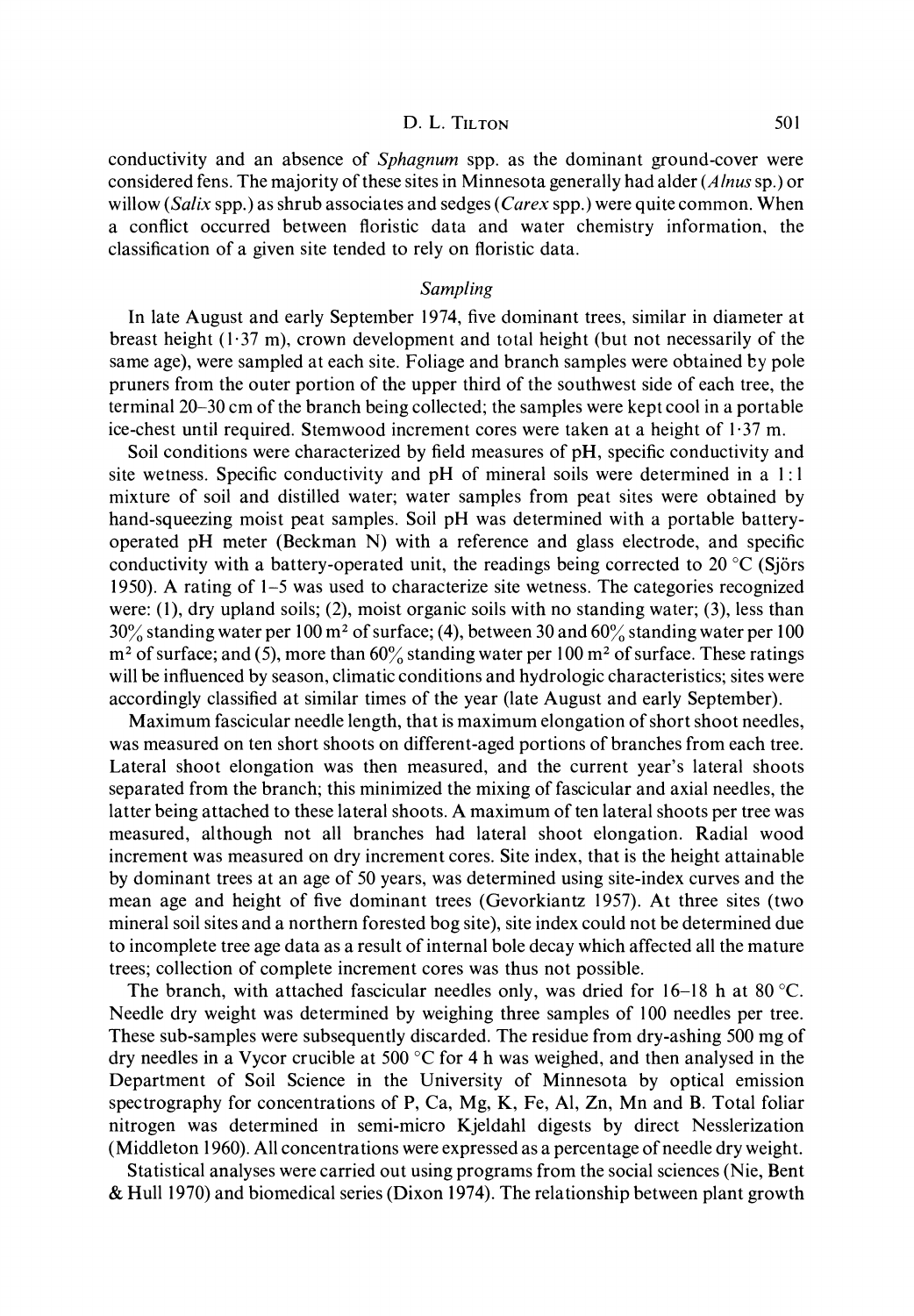and nutrient concentrations in tissue is generally expected to be curvilinear, but graphs of growth parameters and nutrient concentrations for Larix laricina indicated linear relationships (Fig. 2). Since the relationships appeared to be linear, correlation coefficients were calculated without data transformations.



FIG. 2. The relationship between nitrogen concentrations in the leaves of Larix laricina and (a) mean maximum needle length, (b) lateral shoot length, (c) stemwood radial increment, and (d) site index (height at 50 years).

Correlation analyses were based on mean site values of tree growth and foliar element concentrations when relating these parameters to edaphic factors. Correlations of growth measures (except site index) with element concentrations were based on individual tree values. Correlation coefficients between site index and foliar element concentrations were based on mean site values of these parameters.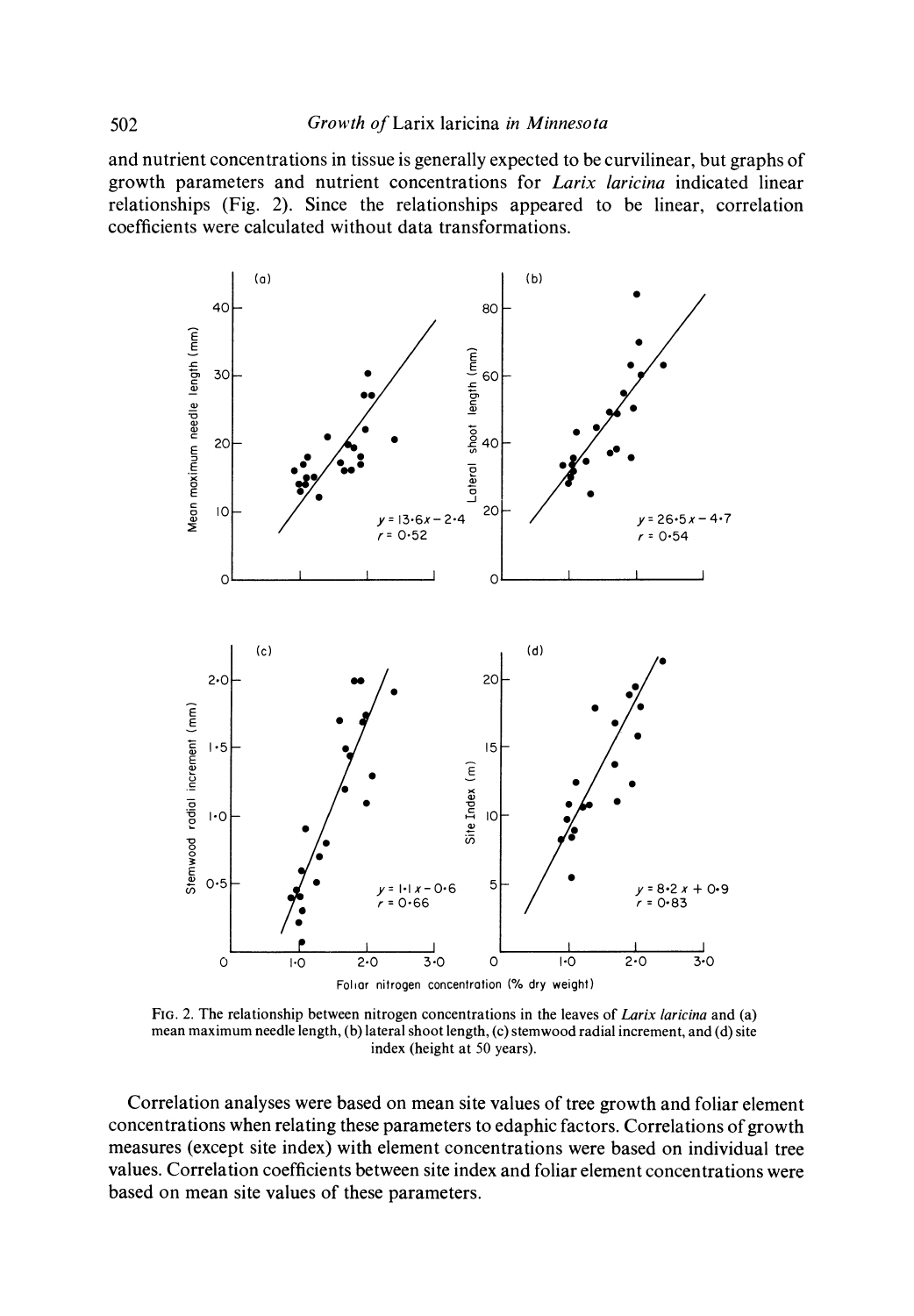### RESULTS

Table 1 shows the range of site conditions, growth and foliar element concentrations sampled at the twenty-two sites. The range of tree age was rather large (20-120 years), but correlation coefficients between tree age and foliar element concentrations were not significant (Table 2). While correlation coefficients between tree age and certain growth parameters were significant, further statistical analysis discussed later suggests that the range of tree age did not bias the growth-foliar element concentration portion of this study.

TABLE 1. Mean values, ranges and standard deviations of certain edaphic parameters at twenty-two sites in Minnesota, and the growth (site index) and foliar element concentrations (on a dry-weight basis) of Larix laricina in those sites

|                                           | Maximum | Minimum        | Mean   | S.D.  |
|-------------------------------------------|---------|----------------|--------|-------|
| Conductivity ( $\mu$ S cm <sup>-1</sup> ) | 600     | 33             | 200    | 175   |
| Site wetness                              | 4       | 1              | 2.8    | 0.9   |
| Site pH                                   | 7.6     | 3·2            | 5.5    | 1.5   |
| Needle length (mm)                        | 34      | 11             | 18     | $5-0$ |
| Needle dry weight (mg per 100 needles)    | 137     | 38             | 73     | 22    |
| Shoot length (mm)                         | 110     | 29             | 45     | 21    |
| Stemwood radial increment (mm)            | 3.8     | 0 <sup>1</sup> | $1-0$  | 0.7   |
| Site index (m at 50 years)*               | 21.3    | 5.5            | $13-1$ | 14.4  |
| Tree height (m)                           | 20.7    | 4.6            | $13-4$ | 12.2  |
| Tree age (years)                          | 120     | 30             | 53     | 20    |
| Needle ash $\binom{0}{0}$                 | 5.2     | $2 \cdot 1$    | 3.3    | 0.8   |
| Total nitrogen $(\%)$                     | 3.05    | 0.75           | 1.50   | 0.50  |
| Total phosphorus $(\%)$                   | 0.50    | 0.09           | 0.18   | 0.07  |
| Calcium $\binom{0}{0}$                    | 0.79    | 0.15           | 0.42   | 0.15  |
| Magnesium $\binom{0}{0}$                  | 0.42    | 0.06           | 0.16   | 0.07  |
| Potassium $\binom{0}{0}$                  | 0.97    | 0.34           | 0.55   | 0.13  |
| Aluminium ( $\mu$ g g <sup>-1</sup> )     | 240     | 20             | 88     | 46    |
| Iron ( $\mu$ g g <sup>-1</sup> )          | 280     | 40             | 130    | 49    |
| Manganese ( $\mu$ g g <sup>-1</sup> )     | 1950    | 20             | 420    | 371   |
| Boron $(\mu g g^{-1})$                    | 90      | 20             | 40     | 12    |
| Zinc ( $\mu$ g g <sup>-1</sup> )          | 70      | 20             | 30     | 9     |

\*Mean height of five tallest trees at 50 years.

TABLE 2. Correlation coefficients for Larix laricina between age of tree and foliar concentrations of certain elements, and between age and certain growth parameters  $(n = 94)$ 

| Nitrogen   | $-0.14$ | Needle length                    | $-0.14$  |
|------------|---------|----------------------------------|----------|
| Phosphorus | $-0.15$ | Shoot length                     | $-0.16$  |
| Potassium  | $-0.14$ | Radial increment                 | $-0.36*$ |
| Calcium    | $-0.04$ | Site index $(n=19)$ <sup>+</sup> | $-0.69*$ |
| Magnesium  | $-0.11$ |                                  |          |

\*Significant at the  $5\%$  level.

tTotal height at 50 years estimated from site index curves.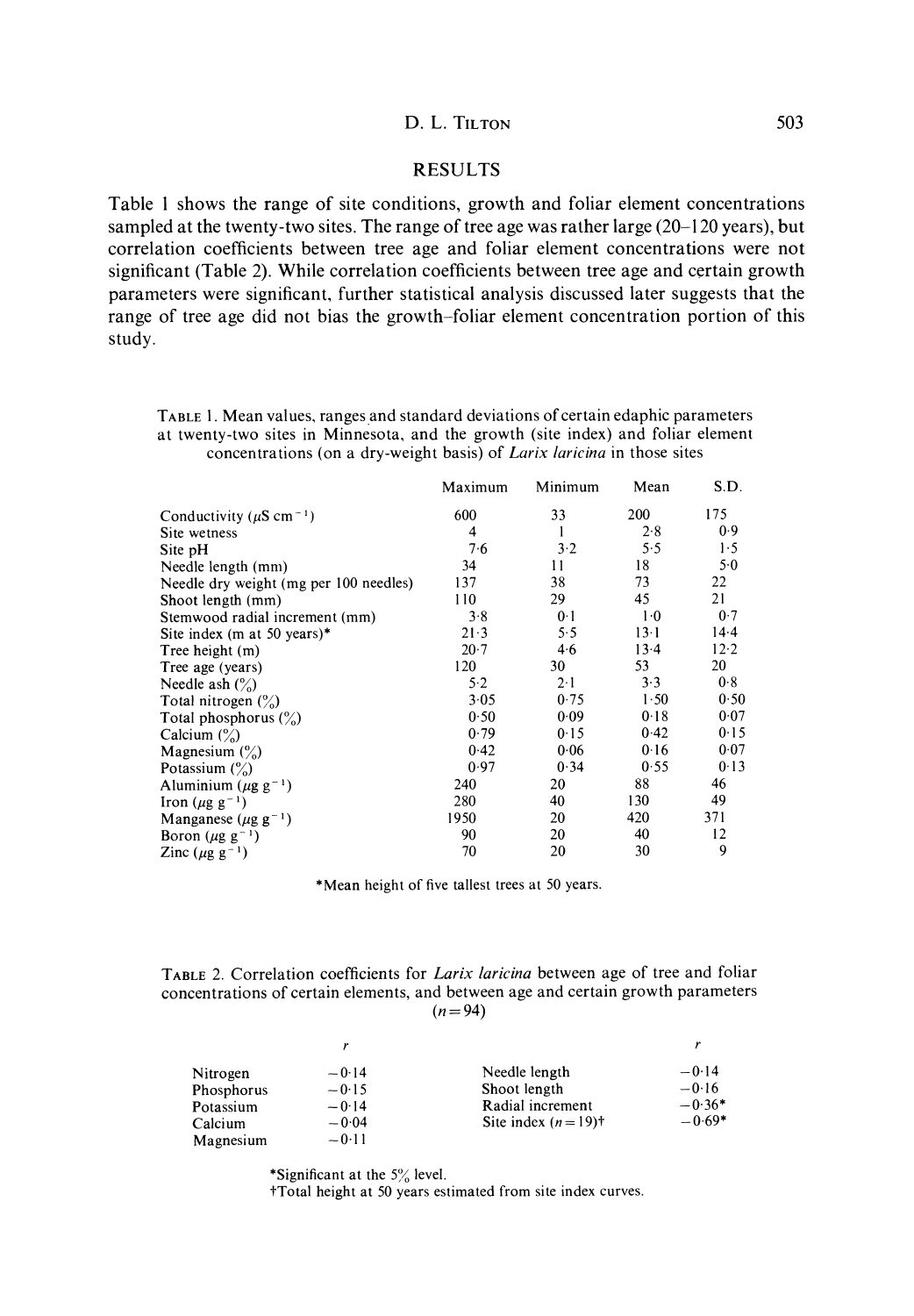|                                                                                   |                                                                                        |                  |                                                                                                                                                             | a a set 5. Mean concentations and ranges of certain elements in the collage of Larix lark in the collar thabitats in Minnesota                                                                                                                                             |                             |   |                            |  |                                                                                        |                                                                                                                                                                                                                                                         |  |
|-----------------------------------------------------------------------------------|----------------------------------------------------------------------------------------|------------------|-------------------------------------------------------------------------------------------------------------------------------------------------------------|----------------------------------------------------------------------------------------------------------------------------------------------------------------------------------------------------------------------------------------------------------------------------|-----------------------------|---|----------------------------|--|----------------------------------------------------------------------------------------|---------------------------------------------------------------------------------------------------------------------------------------------------------------------------------------------------------------------------------------------------------|--|
| Wetland type                                                                      | Conductivity<br>tivity<br>( $\mu$ S cm <sup>-1</sup> )                                 | Site<br>wetness* | Ъq                                                                                                                                                          |                                                                                                                                                                                                                                                                            | P $K$<br>$($ % dry weight)  | ී | $\mathbf{M}_{\mathcal{B}}$ |  | Fe $\begin{array}{c} Zn \\ (\mu g g^{-1} \mathrm{dry} \, \mathrm{weight}) \end{array}$ |                                                                                                                                                                                                                                                         |  |
|                                                                                   |                                                                                        |                  |                                                                                                                                                             |                                                                                                                                                                                                                                                                            |                             |   |                            |  |                                                                                        |                                                                                                                                                                                                                                                         |  |
| Northern peatlands                                                                |                                                                                        |                  |                                                                                                                                                             |                                                                                                                                                                                                                                                                            |                             |   |                            |  |                                                                                        |                                                                                                                                                                                                                                                         |  |
|                                                                                   |                                                                                        |                  |                                                                                                                                                             |                                                                                                                                                                                                                                                                            |                             |   |                            |  |                                                                                        |                                                                                                                                                                                                                                                         |  |
|                                                                                   |                                                                                        |                  |                                                                                                                                                             |                                                                                                                                                                                                                                                                            |                             |   |                            |  |                                                                                        |                                                                                                                                                                                                                                                         |  |
|                                                                                   |                                                                                        |                  |                                                                                                                                                             |                                                                                                                                                                                                                                                                            |                             |   |                            |  |                                                                                        |                                                                                                                                                                                                                                                         |  |
|                                                                                   |                                                                                        |                  |                                                                                                                                                             | $(0.3$ 0.12 0.52 0.24 0.13<br>$(0.91-1.11)(0.11-0.17)(0.47-0.58)(0.21-0.29)(0.08-0.17)$<br>$(1.41$ 0.14 0.50 0.39 0.39<br>$(1.05-1.70)(0.12-0.17)(0.46-0.54)(0.34-0.48)(0.08-0.25)$<br>$(1.39$ 0.18 0.56 0.42 0.12<br>1.39 0.18 0.56 0.42 0.12                             |                             |   |                            |  |                                                                                        |                                                                                                                                                                                                                                                         |  |
| $(n=5)$<br>Northern forested<br>bogs $(n=4)$<br>Southern forested<br>bogs $(n=3)$ | $(34-71)$<br>$(109$<br>$(109)$<br>$(33-245)$<br>$(36-136)$<br>$(36-136)$<br>$(73-600)$ |                  | $34$ $48$<br>$(3.8-6.3)$<br>$3.2$ $(3.8-6.3)$<br>$3.2$ $(4.2-5.9)$<br>$(3.4)$ $(4.2-5.9)$<br>$(3.5-7.6)$<br>$3.9$<br>$3.9$<br>$(3.6)$<br>$(2.4)$<br>$(2.4)$ | $(1-07-1.85)$ (0.13-0.25) (0.57-0.40) (0.0.0.0.0.14)<br>0.20<br>0.57<br>0.55<br>0.23                                                                                                                                                                                       |                             |   |                            |  |                                                                                        | $(63-102) (97-151) (26-34) (250-780) (33-41) (25-80) (63-10) (68-150) (25-28) (100-760) (29-42) (53-133) (108-200) (25-46) (116-1180) (35-88) (180-178) (106-222) (21-46) (21-61) (25-88) (80-178) (110-222) (21-46) (20-610) (27-44) (109) (104) (57)$ |  |
| Fens                                                                              |                                                                                        |                  |                                                                                                                                                             |                                                                                                                                                                                                                                                                            |                             |   |                            |  |                                                                                        |                                                                                                                                                                                                                                                         |  |
| $(n=7)$<br>Aineral soil sites                                                     |                                                                                        |                  |                                                                                                                                                             |                                                                                                                                                                                                                                                                            |                             |   |                            |  |                                                                                        |                                                                                                                                                                                                                                                         |  |
|                                                                                   |                                                                                        |                  |                                                                                                                                                             | (1, 0) = 0<br>(1, 0) 0<br>(1, 0) 0<br>(2, 0) 0<br>(2, 0) 0<br>(2, 0) 0<br>(2, 0) 0<br>(2, 0) 0<br>(2, 0) 0<br>(2, 0) 0<br>(2, 0) 0<br>(2, 0) 0<br>(2, 0) 0<br>(2, 0) 0<br>(2, 0) 0<br>(2, 0) 0<br>(2, 0) 0<br>(2, 0) 0<br>(2, 0) 0<br>(2, 0) 0<br>(2, 0) 0<br>(2, 0) 0<br> |                             |   |                            |  |                                                                                        |                                                                                                                                                                                                                                                         |  |
| $(n=3)$                                                                           | $200 - 310$                                                                            |                  | $(3.6 - 4.1)$                                                                                                                                               | $(1.81 - 0.12)$ (0.0-940) (65.0-940) (65.0-91.0) (66.0-91.0)                                                                                                                                                                                                               |                             |   |                            |  |                                                                                        | $(54-142)$ $(85-116)$ $(27-33)$ $(260-1140)$ $(22-40)$                                                                                                                                                                                                  |  |
|                                                                                   |                                                                                        |                  |                                                                                                                                                             |                                                                                                                                                                                                                                                                            | *On a 1-5 scale (see text). |   |                            |  |                                                                                        |                                                                                                                                                                                                                                                         |  |

 $\mathbf{H}^ \overline{a}$ 

\*On a 1-5 scale (see text).

# 504 Growth of Larix laricina in Minnesota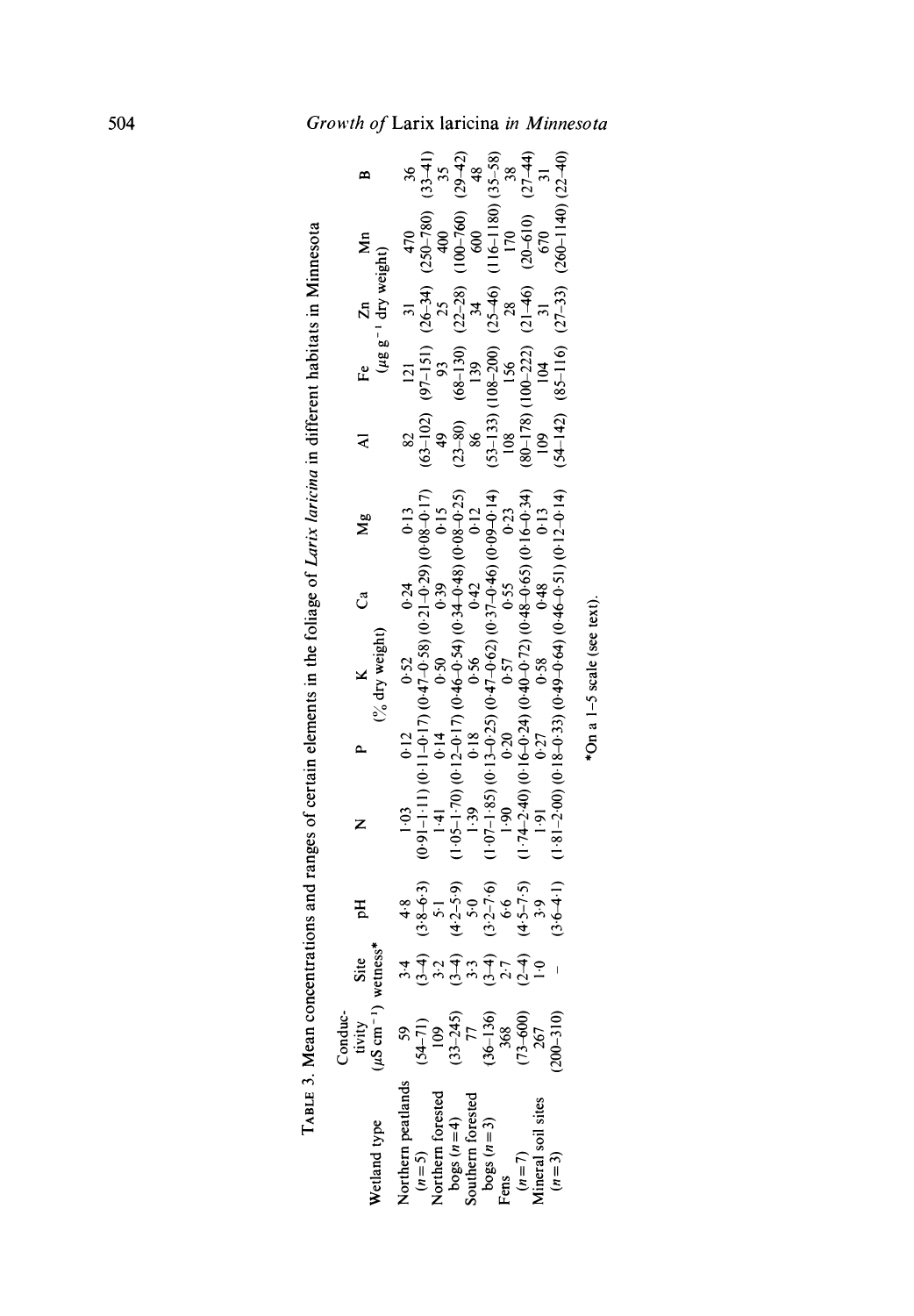### Growth and foliar element concentrations in relation to habitat

Foliage of *Larix laricina* from northern peatlands and bogs (Table 3) had uniformly lower concentrations of N, P, Ca and Mg than foliage from fens, while K varied very little among wetland sites. The remaining elements, Al, Fe, Mn, B and Zn, were highly variable among sites. Compared to fens, foliage from sites on mineral soil had similar concentrations of N, K, Al, Zn and B, but lower concentrations of Ca, Mg and Fe. Phosphorus and Mn concentrations were higher in foliage from mineral sites than from any other habitat type.

Mean maximum needle length, lateral shoot length, stemwood radial increment and site index were also lower in forested bogs and ombrotrophic peatlands than in fens (Fig. 3). The growth of L. laricina in mineral sites was generally similar to that in fen sites. Since L. laricina is known to be a shade-intolerant species (Duncan 1954), competition from other tree species probably inhibits its growth in mineral sites.



Fig. 3. Mean values of four growth parameters of *Larix laricina* growing in five different habitats in Minnesota; (a) mean maximum needle length, (b) lateral shoot length, (c) stemwood radial increment, (d) site index (height at 50 years). The habitat types are (1) northern peatlands  $(n=5)$ , (2) northern forested bogs  $(n=4)$ , (3) southern forested bogs  $(n=3)$ , (4) fens  $(n=7)$ , and (5) sites on sandy mineral soil  $(n=3)$ .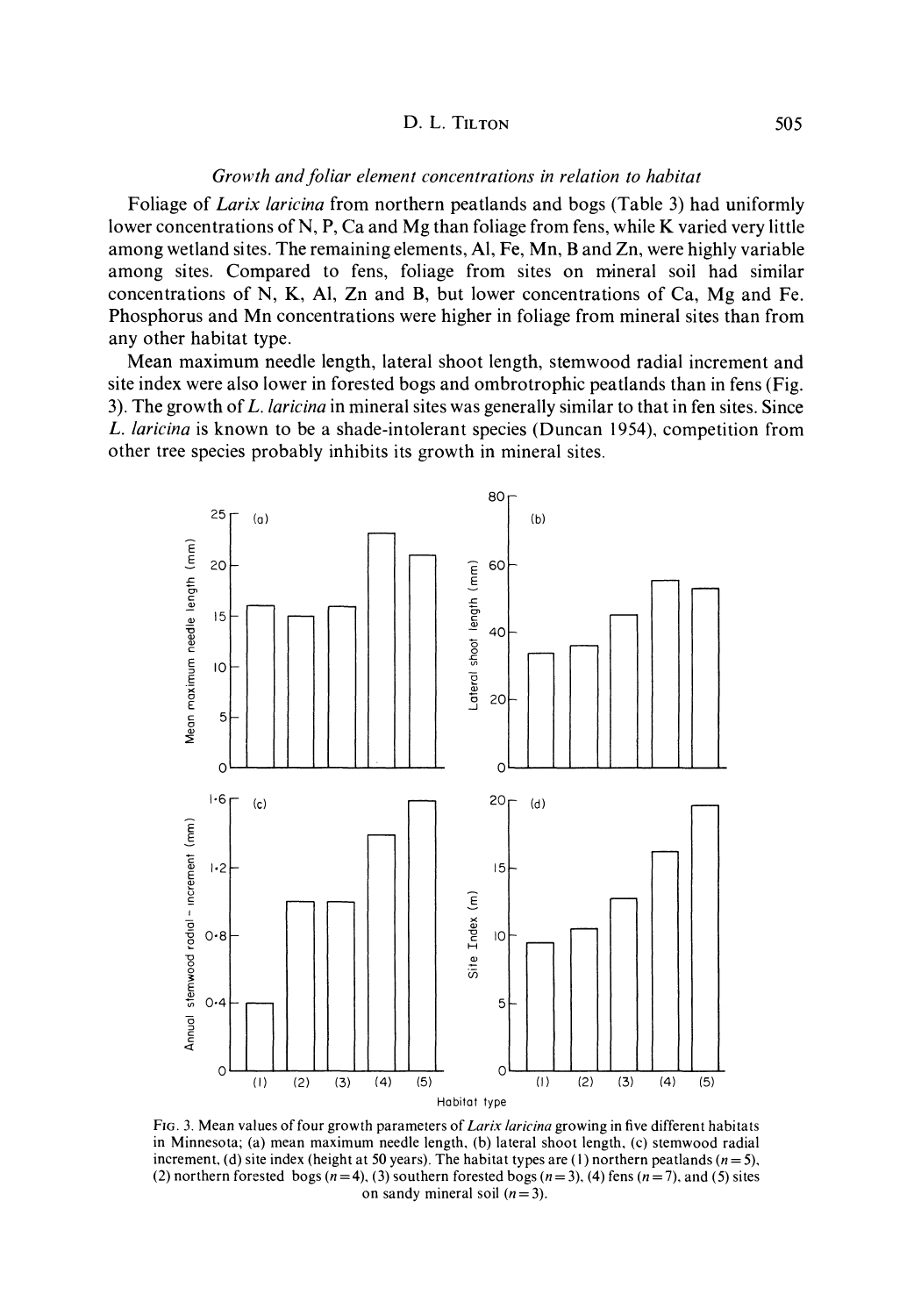### Relationships between foliar element concentrations and edaphic factors

Correlation coefficients of edaphic factors with foliar element concentrations indicated that several of the elements measured were closely associated with site pH, specific conductivity and site wetness (Table 4). Specific conductivity was positively correlated with concentrations of N, P, Ca and Mg in the foliage, while site wetness was inverselrelated to foliar concentrations of N and P. Site pH was positively correlated with Mg concentrations and inversely related to Mn concentrations in leaves. Relationships between site pH and foliar concentrations of N and P were not detected, nor were Al and Fe concentrations in the needles related to any of the edaphic factors measured. Table 4 shows that the proportion of the variance of foliar element concentrations accounted for by all three edaphic factors in combination  $(r^2)$  varied for different elements, but ranged from  $69\%$  (Mg) to  $7\%$  (Fe).

TABLE 4. Correlation coefficients of edaphic factors (site means) with mean element concentrations in foliage of Larix laricina in Minnesota ( $n=22$ ); the multiple correlation coefficients (r) were calculated using all three edaphic factors

|                              | Ash       | N       | P                                          | Ca       | Mg                               | $K_{\perp}$     |                                       | Al Fe Zn |               | Mn                                  | B    |
|------------------------------|-----------|---------|--------------------------------------------|----------|----------------------------------|-----------------|---------------------------------------|----------|---------------|-------------------------------------|------|
| Conductivity<br>Site wetness | $0.74***$ | $0.44*$ | $0.47*$<br>$-0.32 -0.58*** -0.52*** -0.41$ | $0.66**$ | $0.76***$<br>$-0.04$             | 0.27<br>$-0.04$ | $-0.27$ $0.07 - 0.07 - 0.10$ $-0.28$  |          |               | $0.27$ $0.24 - 0.29 - 0.44* - 0.19$ |      |
| Site pH                      | $0.53**$  | 0.03    | 0.14                                       | 0.33     | $0.67**$                         | 0.04            | $-0.12$ $0.11 - 0.32 - 0.61** - 0.14$ |          |               |                                     |      |
| r                            | 0.82      | 0.71    | 0.67                                       | 0.75     | 0.83                             | 0.30            | 0.44                                  |          | $0.26$ $0.35$ | - 0.63                              | 0.35 |
|                              |           |         |                                            |          | *Significant at the $5\%$ level. |                 |                                       |          |               |                                     |      |

\*\*Significant at the 1% level.

Since the three edaphic factors are clearly interrelated, second-order partial correlation coefficients were also calculated (Table 5). With the influence of site wetness and pH controlled, then conductivity of soil and water were positively associated with foliar concentrations of N, P, Ca and Mg. Site wetness was inversely related to foliar N, P and Ca independent of pH and conductivity, while site pH, independent of site wetness and conductivity, was inversely related to Mn concentrations and positively related to Mg concentrations in Larix needles.

TABLE 5. Second-order partial correlation coefficients of edaphic factors (site means) with mean element concentrations in foliage of Larix laricina  $(n=22)$ 

|                                                                                        |  | N P Ca Mg K Al Fe Zn                                                         |                                                        |  |  | Mn B |      |
|----------------------------------------------------------------------------------------|--|------------------------------------------------------------------------------|--------------------------------------------------------|--|--|------|------|
| Conductivity<br>Site wetness $-0.58^* - 0.54^*$                                        |  | $0.46*$ $0.43*$ $0.58*$ $0.63*$ $0.29$ $0.36$ $0.23$ $-0.15$ $-0.19$ $-0.08$ | $-0.49*$ $-0.13$ $0.02$ $-0.18$ $0.11$ $-0.04$ $-0.01$ |  |  |      | 0.29 |
| Site pH $-0.10$ $0.03$ $0.14$ $0.52*$ $-0.12$ $-0.26$ $-0.05$ $-0.20$ $-0.48*$ $-0.14$ |  |                                                                              |                                                        |  |  |      |      |

\*Significant at the 5% level.

The relationships between growth of L. laricina and foliar element concentrations

The correlation matrix of foliar element concentrations and the various growth measures indicated a number of significant relationships (Table 6). Site index was not significantly related to foliar P levels, nor were any relationships detected between growth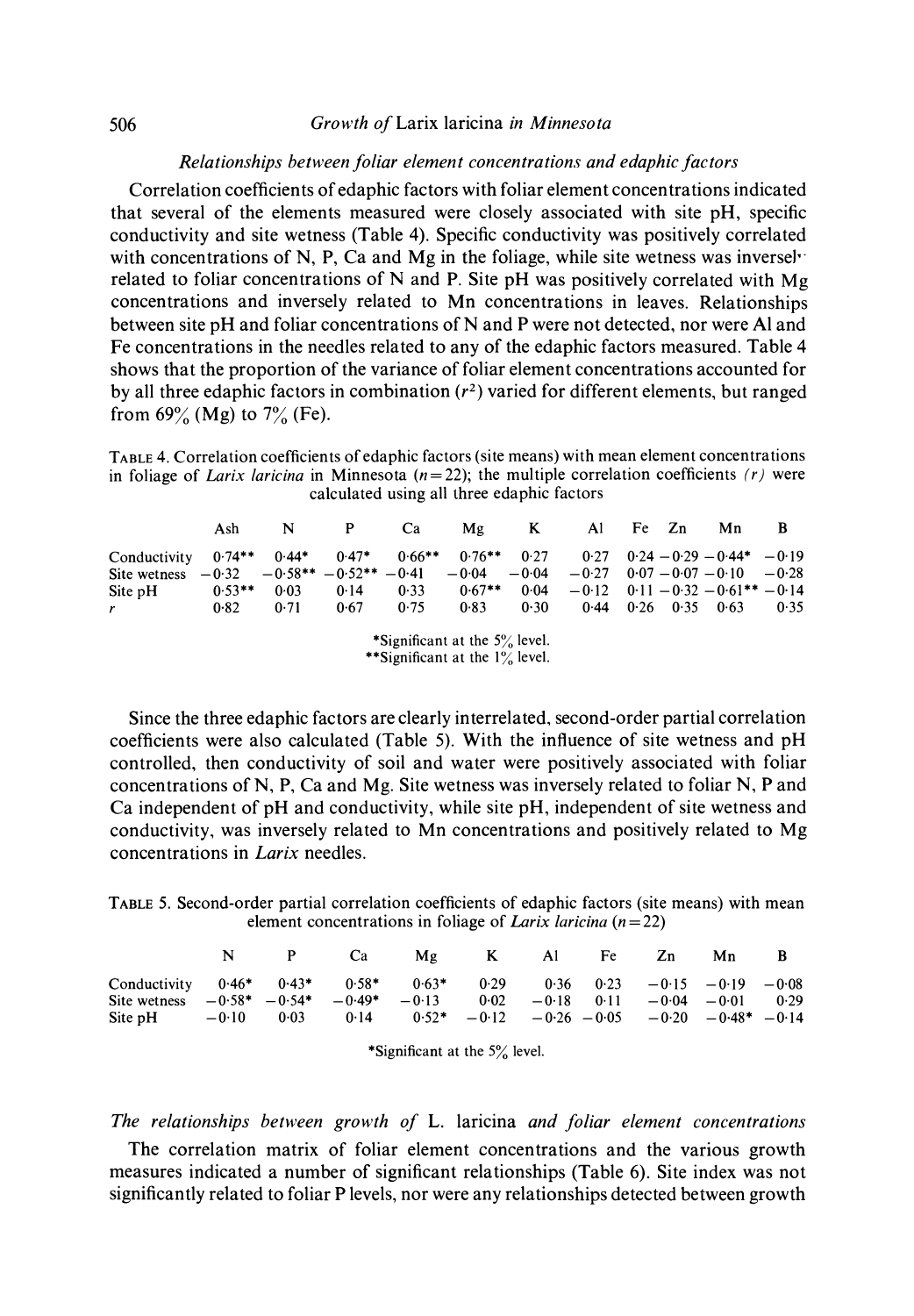TABLE 6. Correlation coefficients of growth parameters of Larix laricina with foliar element concentrations; the multiple correlation coefficients (r) were calculated using all elements but excluding ash

|                                                        | r | Ash            | N                                                                          | P | Ca             | Mg                               | K    | Al   | Fe                   | Zn | Mn                           | B    |
|--------------------------------------------------------|---|----------------|----------------------------------------------------------------------------|---|----------------|----------------------------------|------|------|----------------------|----|------------------------------|------|
| Fascicular<br>needle length<br>$(n=108)$               |   |                | $0.63$ $0.42**$ $0.52**$ $0.45**$ $0.48**$ $0.37**$ $0.08$                 |   |                |                                  |      | 0.08 |                      |    | $0.04 - 0.07 - 0.16 - 0.08$  |      |
| Fascicular<br>needle dry<br>weight $(n=108)$ 0.46 0.03 |   |                | 0.32                                                                       |   |                | $0.35***$ $0.33**$ $0.28**$      | 0.09 |      | $0.01 - 0.01 - 0.07$ |    | 0.12                         | 0.05 |
| Lateral<br>shoot length<br>$(n=102)$                   |   |                | $0.60$ $0.42**$ $0.54**$ $0.44**$ $0.45**$ $0.32**$ $0.12$ $-0.01$ $-0.05$ |   |                |                                  |      |      |                      |    | $0.05 - 0.08$                | 0.13 |
| Site index<br>$(n=19)$                                 |   | $0.91$ $0.51*$ | $0.83**$ 0.37                                                              |   | $0.74**$ 0.50* |                                  | 0.32 | 0.13 | 0.14                 |    | $0.20 - 0.19$                | 0.10 |
| Stemwood radial<br>increment<br>$(n=93)$               |   | $0.64$ $0.37*$ | $0.66***$                                                                  |   |                | $0.22***$ 0.42** 0.27**          | 0.08 |      |                      |    | $0.02 - 0.01 - 0.12 - 0.35*$ | 0.17 |
|                                                        |   |                |                                                                            |   |                | *Significant at the $5\%$ level. |      |      |                      |    |                              |      |

\*\*Significant at the 1% level.

|  |  | TABLE 7. First- and second-order partial correlation coefficients of growth |  |  |  |
|--|--|-----------------------------------------------------------------------------|--|--|--|
|  |  | parameters of <i>Larix laricina</i> with foliar element concentrations      |  |  |  |

|                  | Independent |                          |           |           |           |         |
|------------------|-------------|--------------------------|-----------|-----------|-----------|---------|
| Growth parameter | of          | N                        | P         | Ca        | Mg        | K       |
| Fascicular       | Age         | $0.51***$                | $0.43***$ | $0.48**$  | $0.36**$  | 0.06    |
| needle length    | N           |                          | $0.33**$  | $0.22**$  | $0.19*$   | 0.01    |
| $(n=108)$        | P           | $0.44***$                |           | $0.33***$ | $0.28**$  | $-0.03$ |
|                  | N, P        |                          |           | 0.10      | 0.14      | $-0.07$ |
| Fascicular       | Age         | $0.31***$                | $0.35***$ | $0.33**$  | $0.28**$  | 0.08    |
| needle dry       | N           |                          | $0.27**$  | $0.17*$   | $0.17*$   | 0.04    |
| weight $(n=108)$ | P           | $0.23*$                  |           | $0.19*$   | $0.20*$   | 0.00    |
|                  | N, P        |                          |           | 0.01      | 0.13      | $-0.02$ |
| Lateral          | Age         | $0.53**$                 | $0.43**$  | $0.45***$ | $0.31**$  | 0.10    |
| shoot length     | N           | $\overline{\phantom{a}}$ | $0.22***$ | 0.10      | 0.12      | $-0.08$ |
| $(n=10)$         | P           | $0.42**$                 |           | $0.25***$ | $0.22**$  | $-0.09$ |
|                  | N, P        |                          |           | 0.01      | 0.08      | $-0.13$ |
| Site index       | Age         | $0.73***$                | 0.26      | $0.74**$  | 0.35      | 0.17    |
| $(n=19)$         | N           |                          | 0.01      | 0.28      | 0.21      | 0.37    |
|                  | P           | $0.79**$                 |           | $0.69*$   | 0.43      | 0.21    |
|                  | N,P         |                          |           | 0.31      | 0.21      | 0.39    |
| Stemwood radial  | Age         | $0.66***$                | $0.57**$  | $0.43**$  | $0.25**$  | 0.03    |
| increment        | N           |                          | 0.02      | $-0.04$   | $-0.01$   | $-0.04$ |
| $(n=93)$         | P           | $0.64***$                |           | $0.36**$  | $0.22***$ | 0.02    |
|                  | N, P        |                          |           | $-0.06$   | $-0.02$   | $-0.05$ |

\*Significant at the 5% level.

\*\*Significant at the  $1\%$  level.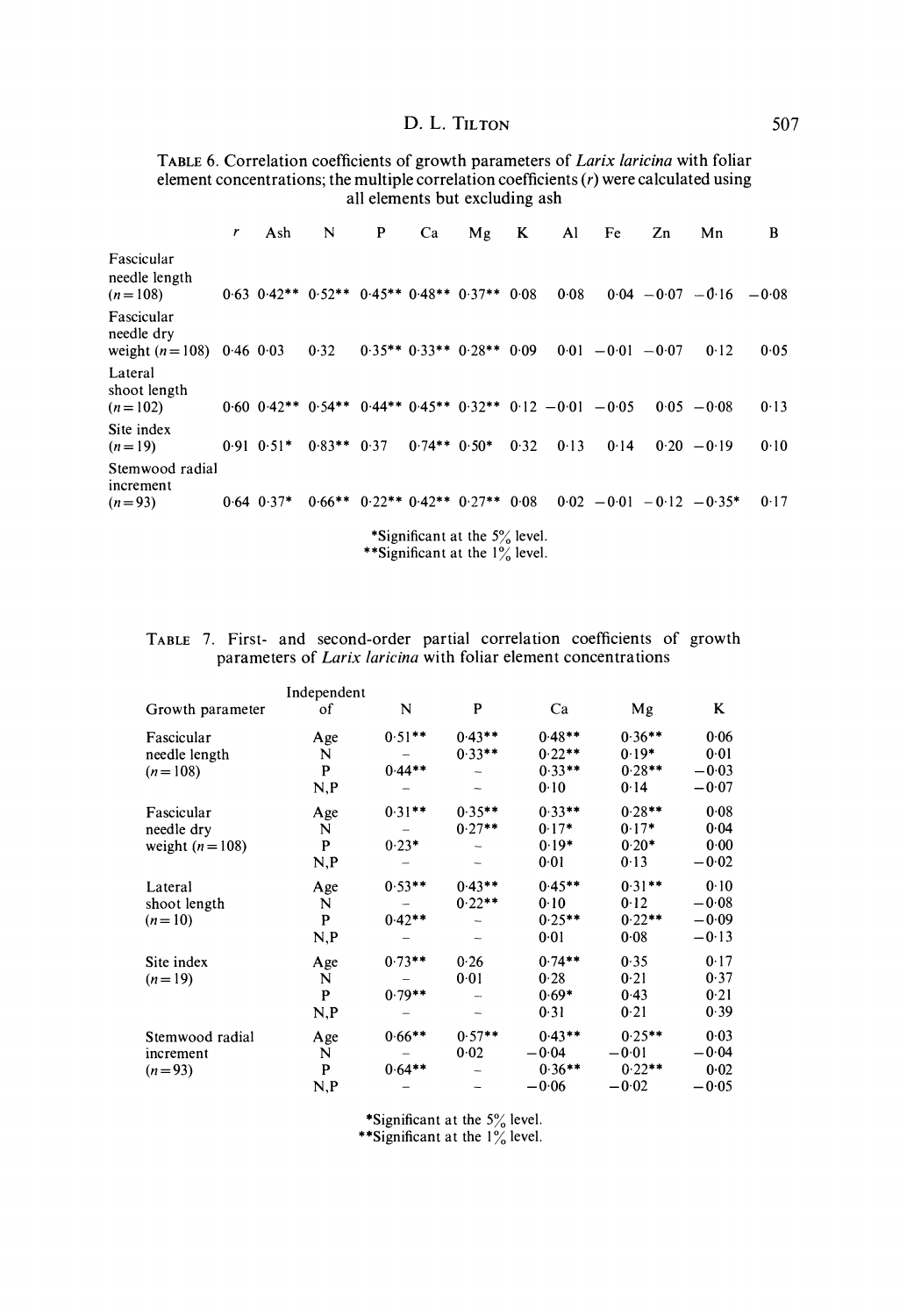and K concentrations. The low multiple correlation coefficients emphasized that foliar element status was only one of many factors accounting for between-site variation in growth measures.

Since interactions among elements exist and the trees sampled were of different ages, first- and second-order partial correlation coefficients were calculated (Table 7). Calculations were limited to those elements which had already been shown to be significantly correlated with the growth parameters  $(N, P, Ca$  and  $Mg$ , and indicated that when N and P were controlled the relationships of Ca and Mg to growth became non-significant. It thus appears that the correlations of Ca and Mg with certain aspects of L. *laricina* growth were spurious, and that levels of N and P accounted for more of the variation in tree growth in freshwater wetlands than other elements. The partial correlation coefficients of foliar element concentrations and certain growth parameters independent of tree age indicate that the relationship between growth and foliar elements was not unduly affected by variation in the age of sample trees.

### DISCUSSION

A statistically significant correlation coefficient indicates that there is a linear relationship between two variables; proof of causative relationships between such variables, however, requires experimental evidence. Nevertheless, an assumption of causality may be inferred with reasonable certainty if correlation coefficients obtained from field data are supported by experimental evidence in related fields.

The use of soil water conductivity as a measure of plant nutrient supply in wetland soils is based on the known relationship between conductivity and the concentrations of dissolved ions in peatland waters (Gorham 1956; Malmer 1963; Heinselman 1970; Summerfield 1974). The positive correlation coefficients obtained in the present study between foliar concentrations of N, P, Ca and Mg and conductivity suggest that this factor may be a suitable index of plant nutrient availability for Larix laricina. However, only few other authors have correlated concentrations of foliar elements in wetland species with conductivity, as in this study. Malmer (1962) detected standing crop differences of *Narthecium ossifragum* at three sites with different nutrient supply, but found no correlation between standing crop and foliar concentrations of N, P and K.

Site wetness reflects many variables which comprise the moisture-aeration status of a freshwater wetland ecosystem (Jeglum 1974), and this in turn controls the nutrient cycling and primary production. The rather qualitative approach to site wetness adopted in this study, however, was sufficient to demonstrate the inverse relationship between site wetness and foliar concentrations of certain elements, primarily N and P. This association could have been due to several factors. Waterlogged peats with little surface water flow are generally depleted of dissolved oxygen (Sparling 1966), and, therefore, represent a soil environment in which absorption of many ions is inhibited (Epstein 1972). In addition, poor soil aeration accompanying wet soils reduces microbial activity and, consequently, nutrient mineralization in the peat (Latter, Cragg & Heal 1967; Avnimelech 1971). Poor soil aeration also reduces root absorptive capacity by retarding root growth (Gore  $\&$ Urquhart 1966). Nutrient limitations in freshwater wetlands with poor soil aeration and low pH are further aggravated by the formation of insoluble precipitates such as iron and aluminium phosphates (Lucas & Davis 1961).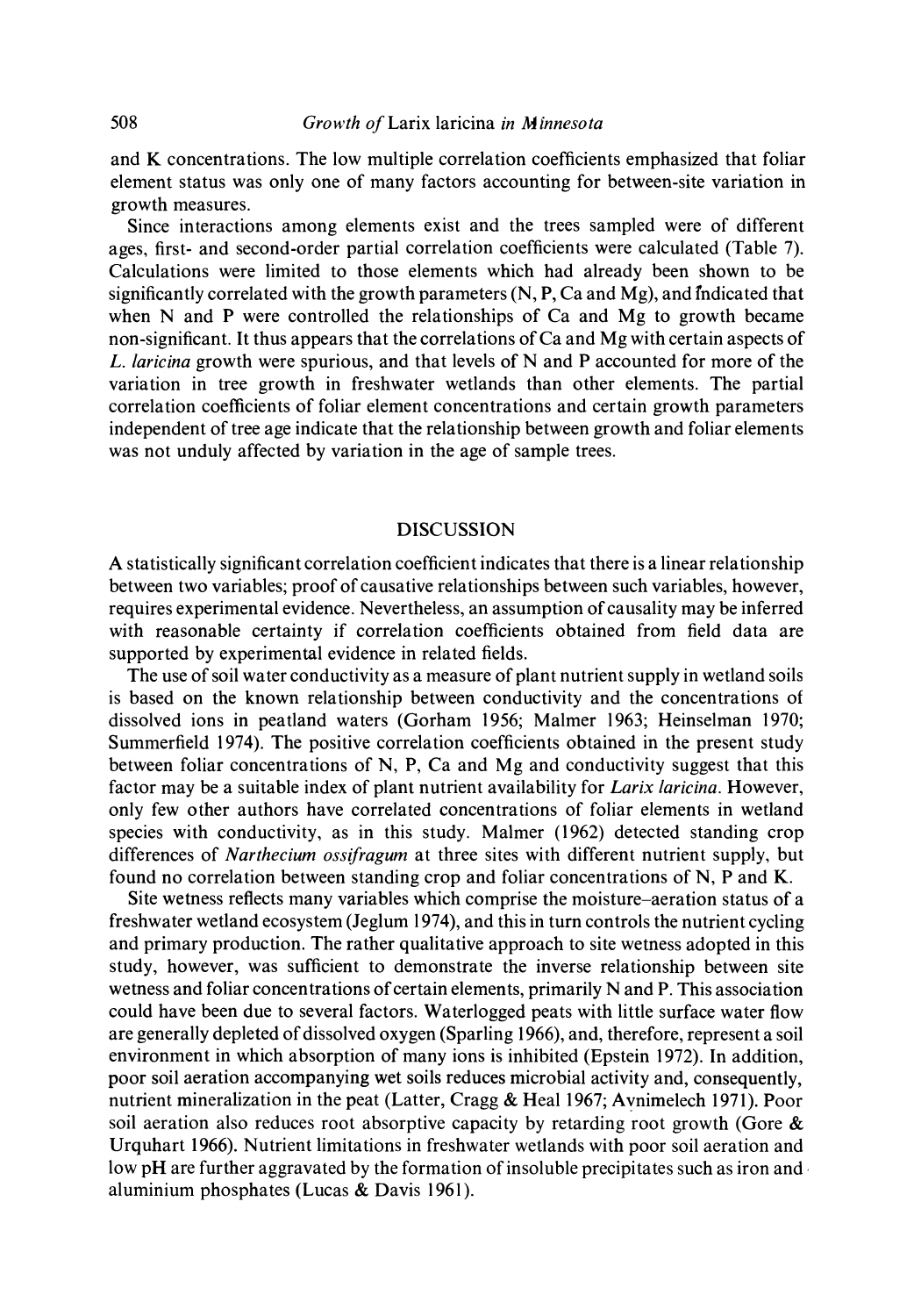In contrast to the relatively low amounts of available N and P, some elements, primarily Mn, Fe and Al, are more available in waterlogged peats than in better aerated, circumneutral organic soils (Lucas & Davis 1961; Jones & Etherington 1970). While this is apparent for Mn (Table 4), Fe and Al concentrations in Larix laricina needles were not apparently related to site wetness. This may have been due to selective exclusion of these elements at root surfaces by precipitation or adsorption (Dykeman & de Sousa 1966; Armstrong & Boatman 1967). The value of such an adaptation has been discussed by Jones (1972).

The absence of a relationship between soil pH and foliar concentrations of N, P and Ca (Tables 4 and 5) suggests that pH may not be as closely related to nutrient availability in wetlands as previously supposed (Gasser & Bloomfield 1955; Verry 1975). Soil pH affects the availability of certain elements, but Collins & Buol (1970) showed that soil redox potential was also influential. It is not clear whether soil pH is a primary controlling factor, or a result of other factors such as poor soil aeration and low redox potential.

Additional factors may affect the concentrations of foliar elements in  $L$ . *laricina* besides those previously considered. Haag (1974) showed low soil temperature to be important in tundra wetland ecosystems in that it limited microbial activity but not ion uptake. However, Heinselman (1963) found summer soil temperatures to be highest on sites with poor tree growth. The mycorrhizal symbionts of L. laricina (How 1940) may be an additional factor influencing foliar nutrient concentrations.

Waterlogged sites may have higher foliar nutrient concentrations than expected if there is rapid surface water flow. Sparling (1966) has shown that at flow rates above  $0.4 \text{ cm s}^{-1}$ peatland waters are replenished with oxygen, thus preventing anaerobiosis. The resultant oxygen supply and consequent increase in microbial activity generally produces shallower peats and improved nutrient status (Watt & Heinselman 1965). Furthermore, as a result of greater water flow, ion uptake by plant roots is facilitated and the supply of ions to roots is increased (Gorham 1950).

Some workers have related tree growth and nutrient status on peatlands to various site factors such as depth of peat and of water-table, water-table fluctuations and rate of surface water movement (Boggie 1972; Lowry 1972; Payandeh 1973). The effects of many of these factors, however, can be explained in terms of soil aeration and nutrient availability. Deep peats do not limit growth *per se*, but are related to poor growth because peat accumulation is favoured under conditions of low nutrient availability and low organic matter decomposition (Heinselman 1963). Similarly, edaphic factors such as site wetness, depth of water-table and water-table fluctuations, do not in themselves control growth or nutrient availability in wetland ecosystems. These factors, however, do influence soil aeration, which in turn affects the processes controlling nutrient cycling and primary production.

Interpretation of foliar element data with regard to determining element deficiencies is difficult without fertilizer trials. However, when foliar nutrient data are combined with growth analyses and some measure of soil nutrient supply, nutrient limitations may be determined with more assurance than by foliar nutrient data alone. Under conditions of an element deficiency, increasing the supply of that element generally increases growth as well as foliar element concentrations (Leyton 1958; van den Driessche 1974). In Minnesota, deficiencies of N and P at sites where  $L$ . *laricina* showed poor growth can be assumed, since increased tree growth was associated with higher foliar concentrations of N and P. However, fertilizer trials would be required to confirm such a conclusion. On the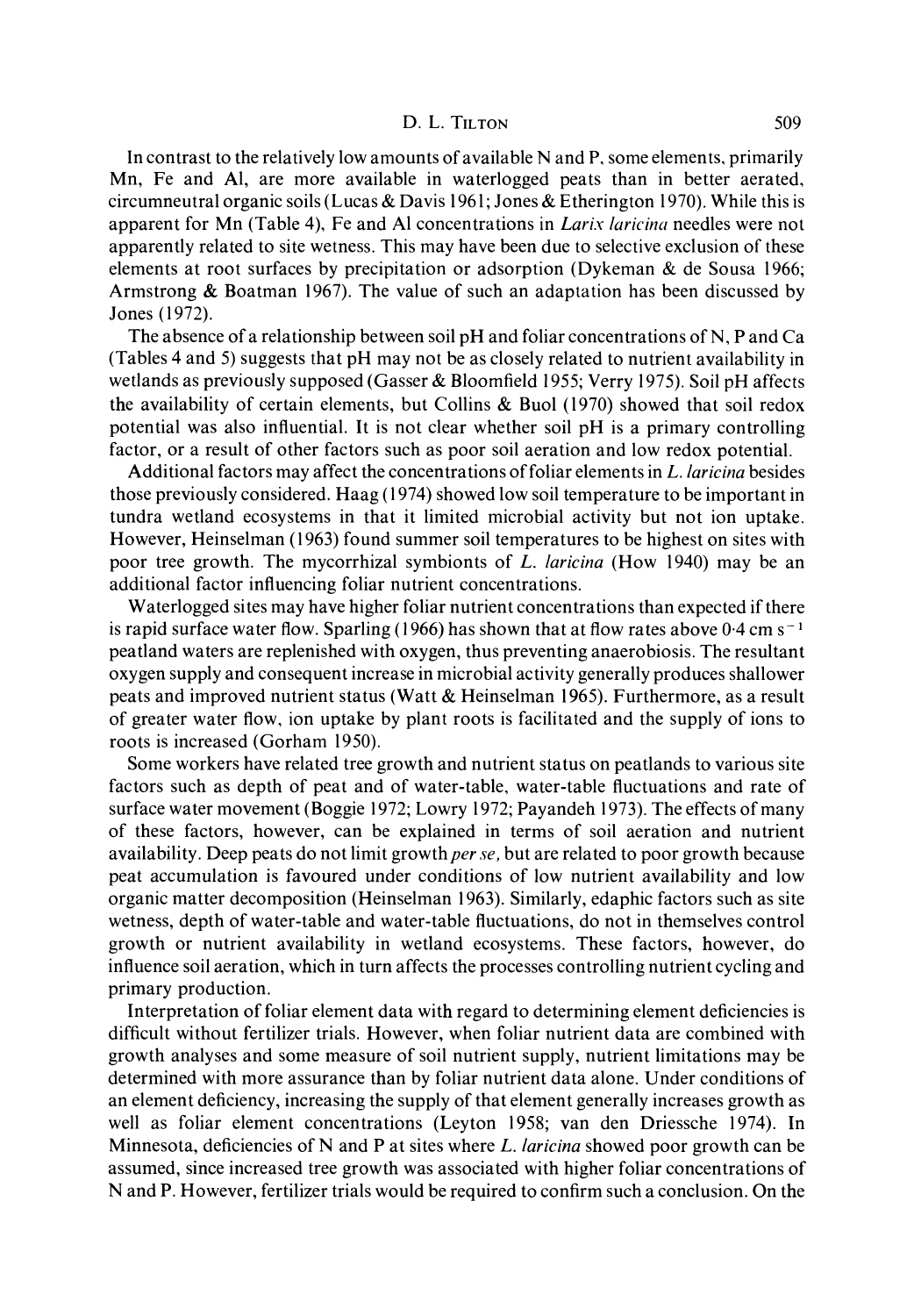other hand, similar foliar concentrations of K among trees with different growth rates suggest that this element was not limiting growth.

Apparently, no fertilizer trials using L. laricina have been published, although L. leptolepis has been studied by this approach (Leyton 1957). Results showed foliar N and K concentrations to explain about  $81\%$  of the variation in tree height (Leyton 1956), while pot culture studies have related total shoot dry weight to N and P supply (van Goor 1953).

The importance of N, P, and sometimes  $K$ , to the growth of tree species in wetland ecosystems is well documented. Picea mariana site index has been shown to be significantly related to foliar concentrations of N and P (Watt  $\&$  Heinselman 1965; Lowry 1972); N, P and K limited *Acer rubrum* growth in a Massachusetts upland bog (Moizuk  $\&$ Livingstone 1966). Larch and pine growth in Scotland was improved by additions of N and, sometimes, P and K to surface peats (Binns 1962), while *Picea sitchensis* growth on organic soils in Ireland was limited by nitrogen availability (Parker 1962). Peatland fertilization experiences in Sweden have generally demonstrated that tree growth on drained peats responds to  $P+K$  additions, but only if N is already in sufficient supply in the peat (Tamm 1965).

The lack of relationship between growth and foliar K concentrations found in this study of Larix laricina seems to contradict preceding studies which obtained a response to K fertilization. The fact that Larix needles from ombrotrophic peatlands have similar  $K$ concentrations to those from nutrient-rich fens (Table 3) seems to suggest that  $K$  is sufficiently available on peatlands so as not to limit *Larix* growth.

However, nutrient supply is only one of several factors accounting for variation in the growth of wetland plant species. Additional factors such as soil and air temperatures may account for differential growth of plants among different wetlands. Further, ecotypic variation among species may also explain between-site variation in plant growth. Indeed, ecotype development among wetland plant species would seem to be favoured by the generally scattered distribution of wetland communities, especially in Minnesota. There is clearly a need for studies designed to evaluate the relative importance of each of these factors in controlling primary production of wetland plant species.

### ACKNOWLEDGMENTS

The Department of Botany at the University of Minnesota provided financial support through the Caroline M. Crosby Memorial Fellowship, while additional support was provided by the Dayton Natural History Fund. Denise Fawcett assisted in field analysis. I thank Drs E. Gorham, D. F. Grigal, M. L. Heinselman, and E. I. Sucoff for comments on an earlier version of the manuscript.

This paper is part of a thesis submitted in partial fulfillment for the degree of Doctor of Philosophy at the University of Minnesota.

### REFERENCES

Collins, J. F. & Buol, S. W. (1970). Effects of fluctuation in the Eh-pH environment on iron and/or manganese equilibria. Soil Science, 110, 111-8.

Armstrong, W. & Boatman, D. J. (1967). Some field observations relating the growth of bog plants to conditions of soil aeration. Journal of Ecology, 55, 101-10.

Avnimelech, Y. (1971). Nitrate transformation in peat. Soil Science, 111, 113-8.

Binns, W. O. (1962). Some aspects of peat as a substrate for tree growth. Irish Forestry, 19, 32–55.

Boggie, R. (1972). Effect of water-table height on root development of Pinus contorta on deep peat in Scotland. Oikos, 23, 304-12.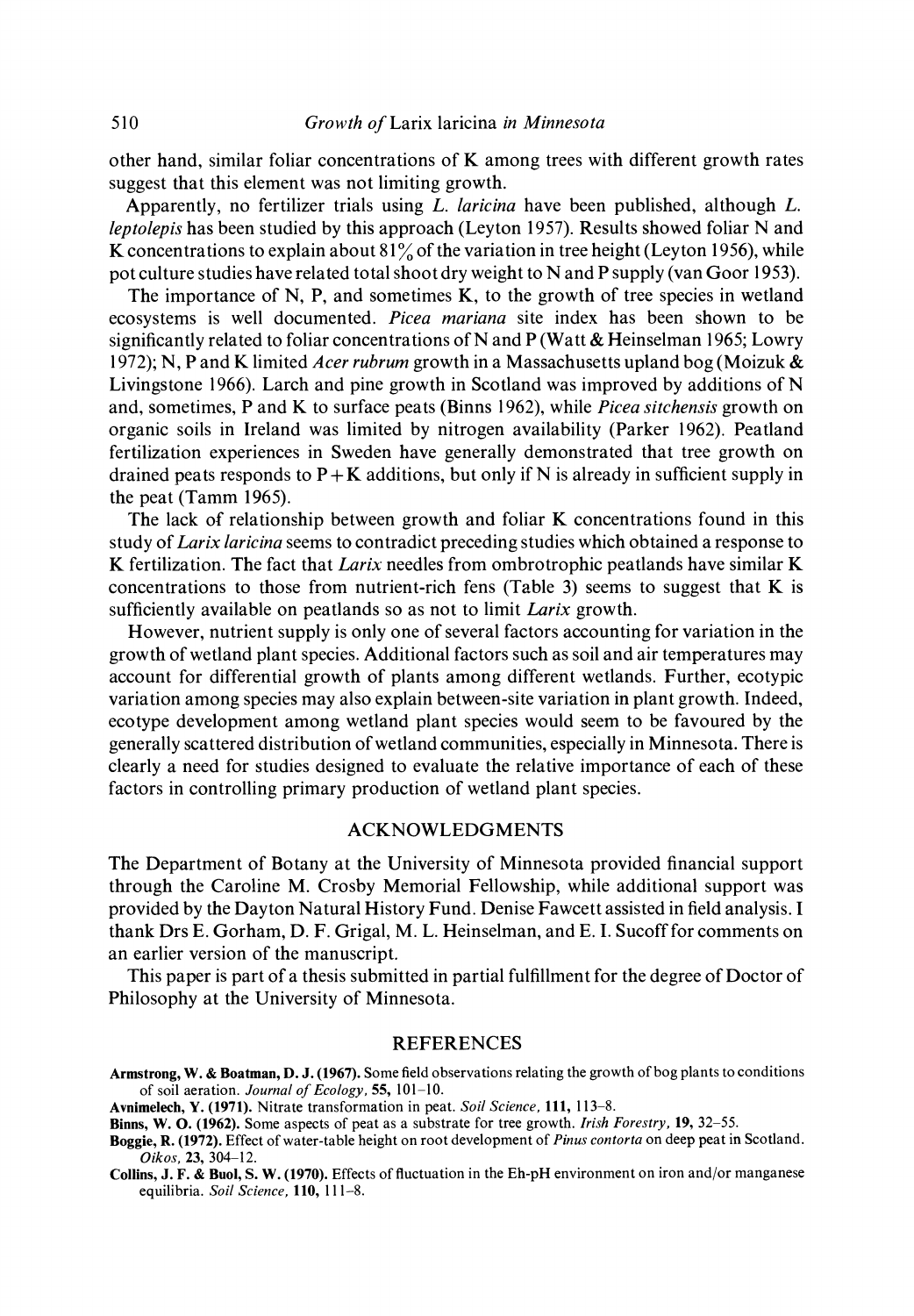- Dixon, E. J. (1974). BMD: Biomedical Computer Programs. University of California Press, Berkeley.
- Driessche, R. van den (1974). Prediction of mineral nutrient status of trees by foliar analysis. Botanical Review, 40, 347-94.
- Duncan, D. P. (1954). A study of some of the factors affecting the natural regeneration of tamarack (Larix laricina) in Minnesota. Ecology, 35, 498-521.
- Dykeman, W. R. & de Sousa, A. S. (1966). Natural mechanisms of copper tolerance in a copper swamp forest. Canadian Journal of Botany, 44, 871-8.
- Epstein, E. (1972). Mineral Nutrition of Plants: Principles and Perspectives. Wiley, New York.
- Fowells, H. A. (1965). Silvics of Forest Trees of the United States. Handbook no. 271, United States Department of Agriculture, Washington D.C.
- Gasser, J. K. R. & Bloomfield, C. (1955). The mobilization of phosphate in waterlogged soils. Journal of Soil Science, 6, 219-32.
- Gevorkiantz, S. R. (1957). Site index curves for tamarack in the Lake States. Technical Notes. Lake States Forest Experiment Station, 498.
- Goor, C. P. van (1953). The influence of nitrogen on the growth of Japanese larch (Larix leptolepis). Plant and Soil, 5, 29–35.
- Gore, A. J. P. & Urquhart, C. (1966). The effects of waterlogging on the growth of Molinia caerulea and Eriophorum vaginatum. Journal of Ecology, 54, 617-33.
- Gorham, E. (1950). Variation in some chemical conditions along the border of a *Carex lasiocarpa* fen community. Oikos, 2, 1-24.
- Gorham, E. (1956). The ionic composition of some bog and fen waters in the English Lake District. Journal of  $Ecology, 44, 142-52.$
- Haag, R. W. (1974). Nutrient limitations to plant production in two tundra communities. Canadian Journal of Botany, 52, 103-16.
- Heinselman, M. L. (1963). Forest sites, bog processes, and peatland types in the glacial Lake Agassiz region, Minnesota. Ecological Monographs, 33, 327-74.
- Heinselman, M. L. (1970). Landscape evolution, peatland types, and the environment in the Lake Agassiz Peatlands Natural Area, Minnesota. Ecological Monographs, 40, 235-61.
- How, J. E. (1940). The mycorrhizal relations of larch. I. A study of Boletus elegans Schum. in pure culture. Annals of Botany, London, New Series, 4, 135-50.
- Jeglum, J. K. (1974). Relative influence of moisture-aeration and nutrients on vegetation and black spruce growth in northern Ontario. Canadian Journal of Forest Research, 4, 114-26.
- Jones, E. J. & Etherington, J. R. (1970). Comparative studies of plant growth and distribution in relation to waterlogging. I. The survival of *Erica cinerea* L. and *Erica tetralix* L. and its apparent relationship to iron and manganese uptake in waterlogged soil. Journal of Ecology, 58, 487-96.
- Jones, R. (1972). Comparative studies of plant growth and distribution in relation to waterlogging. V. The uptake of iron and manganese by dune and dune slack plants. Journal of Ecology,  $60$ , 131–40.
- Latter, P. M., Cragg, J. B. & Heal, O. W. (1967). Comparative studies on the microbiology of four moorland soils in the northern Pennines. Journal of Ecology, 55, 445-64.
- Leyton, L. (1956). The relationship between the growth and mineral composition of the foliage of Japanese larch (Larix leptolepis Murr.). Plant and Soil, 7, 167-77.
- Leyton, L. (1957). The relationship between the growth and mineral composition of the foliage of Japanese larch. II. Evidence from manurial trials. Plant and Soil, 9, 31-48.
- Leyton, L. (1958). The relationship between growth and mineral nutrition of conifers. The Physiology of Forest Trees (Ed. by K. V. Thimann), pp. 323-45. Ronald Press, New York.
- Lowry, G. L. (1972). Forest soil-site studies. V. Black spruce productivity as related to soil and other site factors. Woodland Papers, Pulp and Paper Research Institute of Canada, 44.
- Lucas, R. E. & Davis, J. F. (1961). Relationships between pH values of organic soils and availabilities of 12 plant nutrients. Soil Science, 92, 177-82.
- Malmer, N. (1962). Studies on mire vegetation in the Archaean area of southwestern Götland (South Sweden). II. Distribution and seasonal variation in elementary constituents on some mire sites. Opera Botanica, 7, 5-67.
- Malmer, N. (1963). Studies on mire vegetation in the Archaean area of southwestern Götland (South Sweden). III. On the relation between specific conductivity and concentration of ions in the mire water. Botaniska Notiser, 116, 249-56.
- **Middleton, K. R. (1960).** New nessler reagent and its use in the direct nesslerization of Kjeldahl digests. *Journal of* Applied Chemistry, 10, 281-6.
- Moizuk, G. A. & Livingstone, R. B. (1966). Ecology of red maple (Acer rubrum L.) in a Massachusetts upland bog. Ecology, 47, 942-50.
- Nie, N., Bent, D. H. & Hull, C. H. (1970). SPSS: Statistical Packages for the Social Sciences. McGraw-Hill, New York.
- Parker, R. E. (1962). Factors limiting tree growth on peat soils. *Irish Forestry*, 19, 60–81.